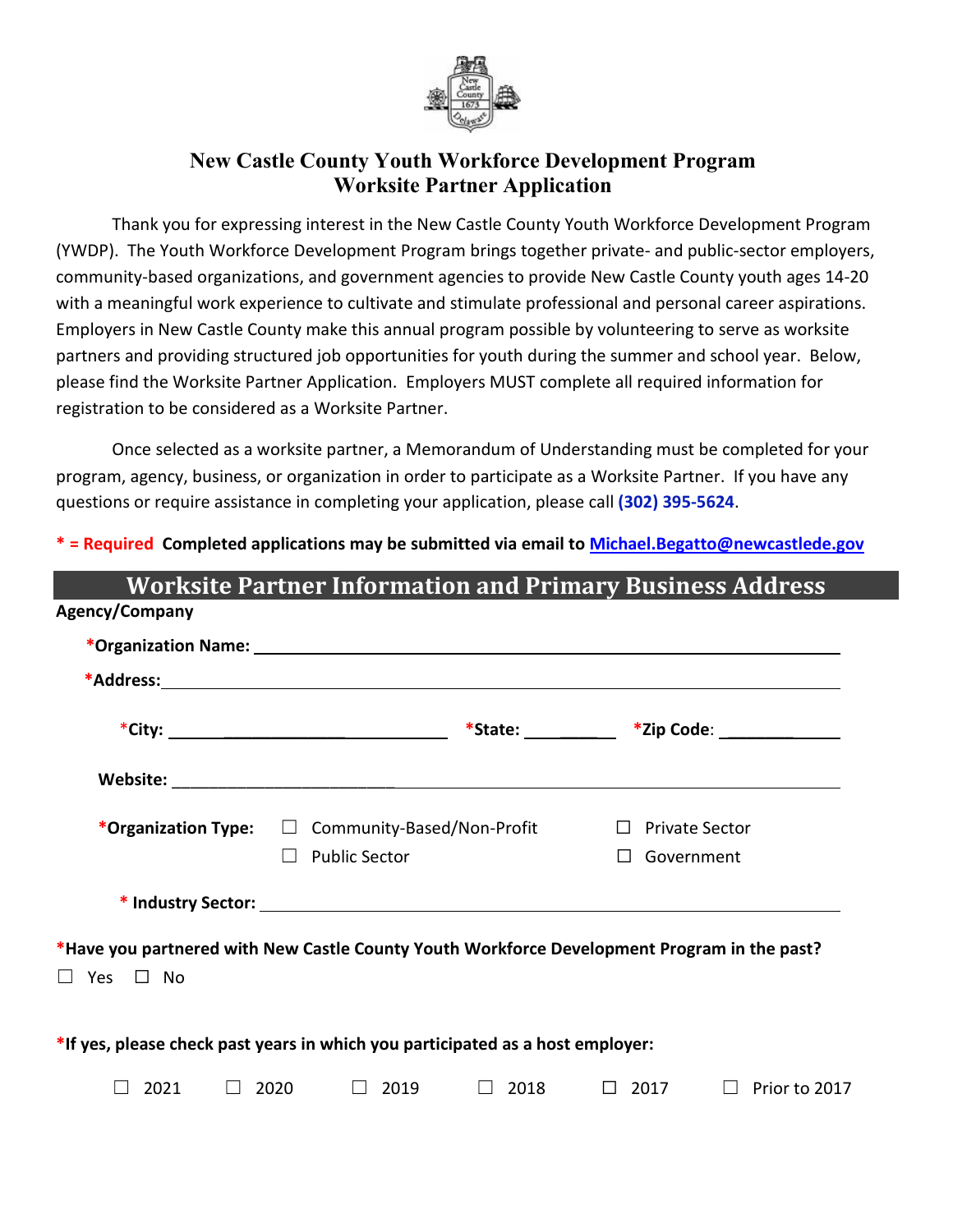

|                                                                                                | <b>Primary Contact Information</b><br>This is the individual who will be contacted by NCC regarding all matters<br>related to your agency/company's participation in YWDP. |            |              |               |
|------------------------------------------------------------------------------------------------|----------------------------------------------------------------------------------------------------------------------------------------------------------------------------|------------|--------------|---------------|
|                                                                                                |                                                                                                                                                                            |            |              |               |
|                                                                                                |                                                                                                                                                                            |            |              |               |
|                                                                                                |                                                                                                                                                                            |            |              |               |
|                                                                                                |                                                                                                                                                                            |            |              |               |
|                                                                                                |                                                                                                                                                                            |            |              |               |
| *Is this contact person working directly with the youth? $\square$ Yes $\square$ No            |                                                                                                                                                                            |            |              | $\Box$ Unsure |
| *If no, please list the person working directly with the youth below.                          |                                                                                                                                                                            |            |              |               |
| related to your agency/company's participation in YWDP if your Primary Contact is unavailable. | <b>Secondary Contact Information</b><br>This is the individual who will be contacted by NCC regarding all matters                                                          |            |              |               |
|                                                                                                |                                                                                                                                                                            |            |              |               |
|                                                                                                |                                                                                                                                                                            |            |              |               |
|                                                                                                |                                                                                                                                                                            |            |              |               |
|                                                                                                |                                                                                                                                                                            |            |              |               |
|                                                                                                |                                                                                                                                                                            |            |              |               |
| *Is this contact person working directly with the youth?                                       |                                                                                                                                                                            | $\Box$ Yes | $\square$ No | $\Box$ Unsure |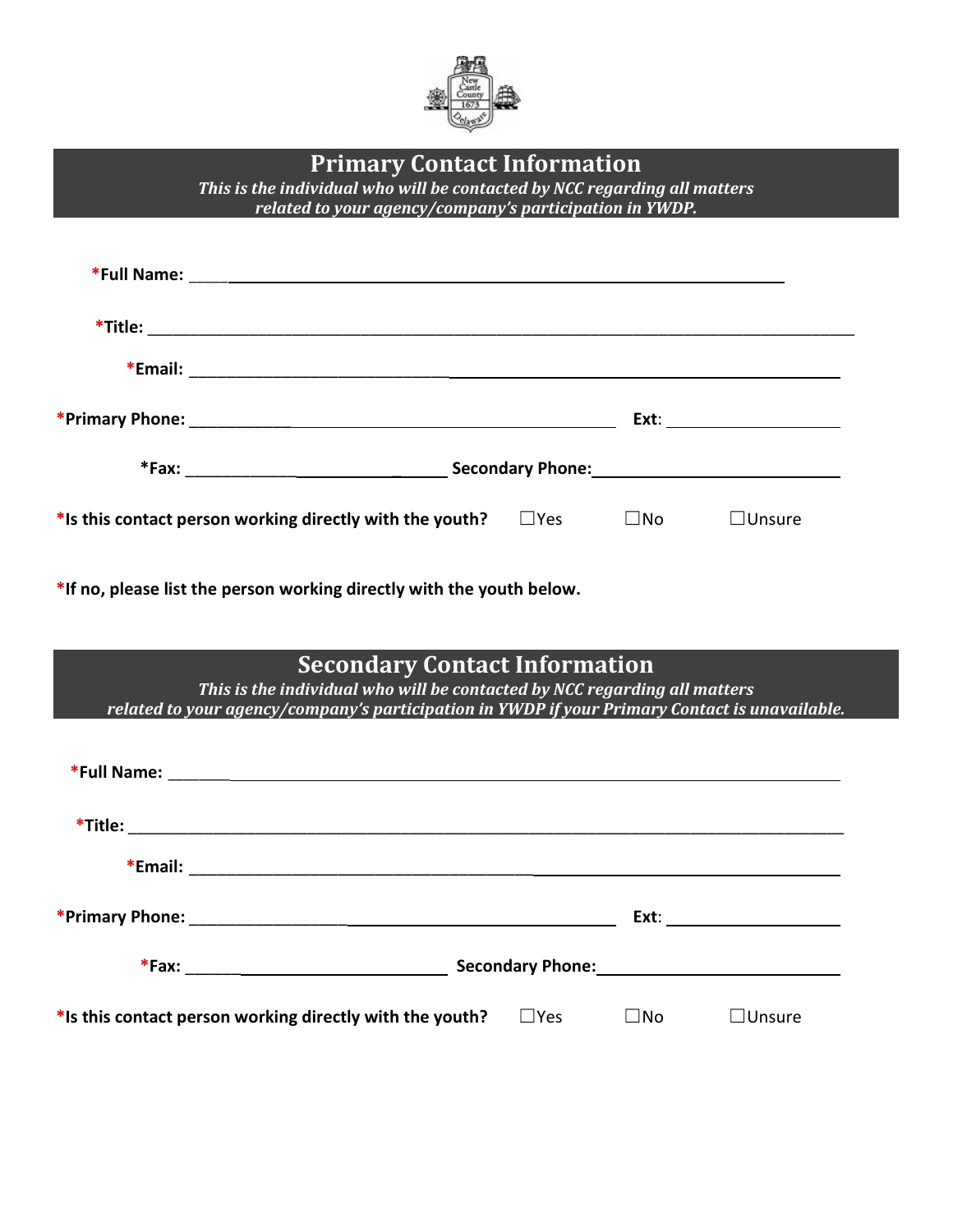

|          | If your organization has multiple locations, please list all locations youth will be<br>assigned, with address, and on-site supervisor name, phone number, and email |                              |
|----------|----------------------------------------------------------------------------------------------------------------------------------------------------------------------|------------------------------|
|          |                                                                                                                                                                      |                              |
|          |                                                                                                                                                                      |                              |
|          |                                                                                                                                                                      |                              |
|          |                                                                                                                                                                      |                              |
|          |                                                                                                                                                                      |                              |
|          |                                                                                                                                                                      |                              |
|          |                                                                                                                                                                      |                              |
|          |                                                                                                                                                                      |                              |
|          |                                                                                                                                                                      |                              |
|          |                                                                                                                                                                      |                              |
|          |                                                                                                                                                                      |                              |
|          |                                                                                                                                                                      |                              |
|          |                                                                                                                                                                      |                              |
|          |                                                                                                                                                                      |                              |
| 3) Site: |                                                                                                                                                                      |                              |
|          |                                                                                                                                                                      |                              |
|          |                                                                                                                                                                      |                              |
|          |                                                                                                                                                                      |                              |
|          |                                                                                                                                                                      |                              |
|          |                                                                                                                                                                      |                              |
|          |                                                                                                                                                                      | $*$ State: $*$ Zip Code: $*$ |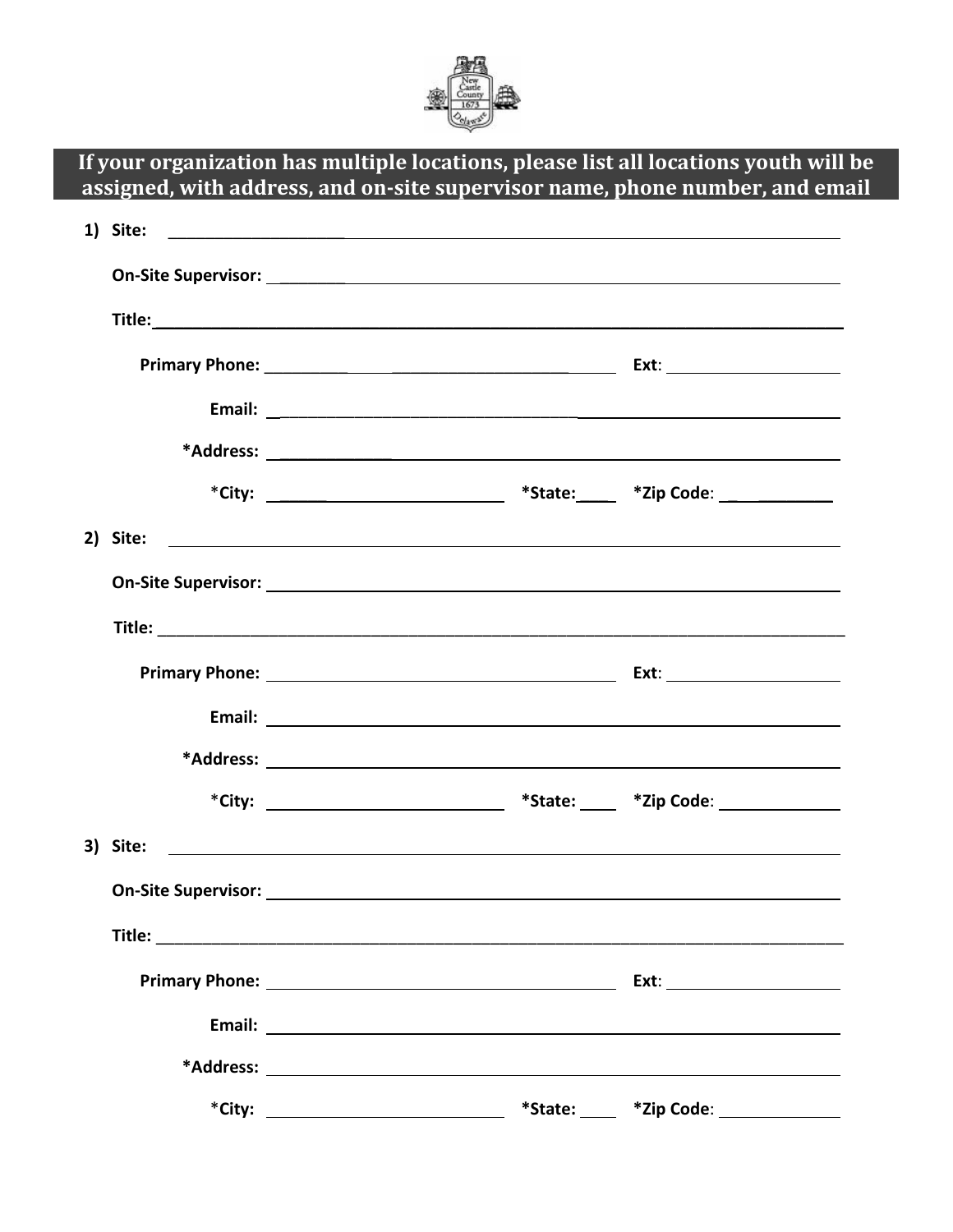

# **Worksite Partner Employer Staff Needs**

**\*For each position available at your site, please provide as an attachment a more detailed description of work youth employees will be performing during their work experience. Please include the following information:**

- **1. Job Title:**
- **2. Title of Person Youth Will Report:**
- **3. Potential Number of Positions Available for this Job Title:**



**4. Minimum Age Required for this Position:**



**5. Description of Work / Job Duties:**

**6. Description of Specific Skills Required (if any) for this Position (computer or written communication skills, customer service, math, etc.):**

#### **7. Dress Requirement?**

**8. Anticipated Days and Hours of Operation for this Position:**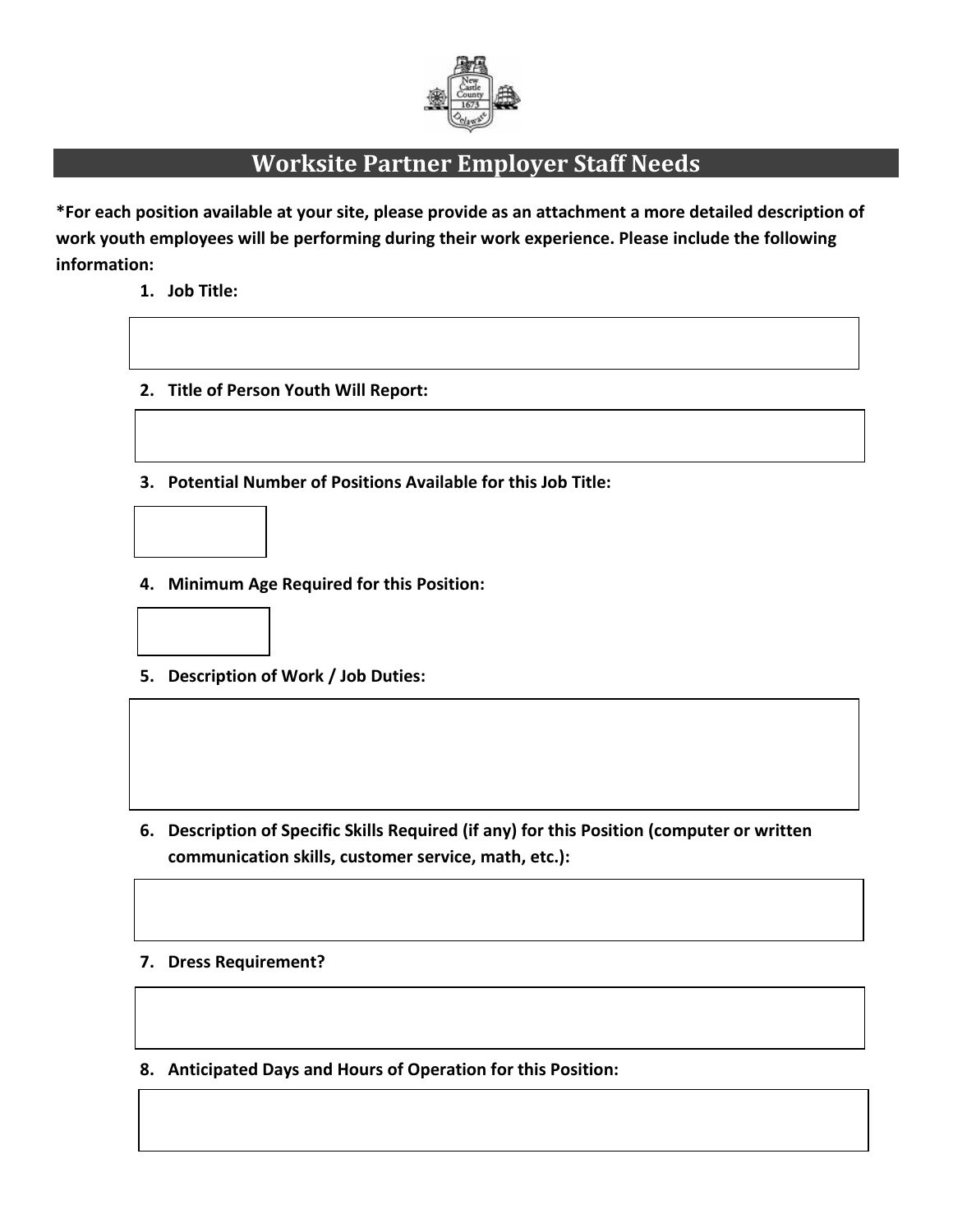

## **Additional Information**

*Please tell us a little more about your agency/company. This information will help us to better serve you throughout our partnership. Please check all that apply to your agency/company.*

My organization is interested in providing youth employment opportunities:

- ☐ Year-round (12 months) ☐ Summer (June Aug) ☐ Both Summer and Year-round
- $\Box$  My organization can offer a virtual work assignment opportunity for assigned youth participants.
- $\Box$  My organization can provide a computer or laptop with internet capability for youth participants to utilize to attend potential required training and workshop sessions.
- $\Box$  My organization is unable to provide a personal computer or laptop but can provide internet accessibility and appropriate space for youth to utilize their own personal computer or laptop device to attend potential required training and workshop sessions.
- $\Box$  Participating youth are required to attend a mandatory orientation/training with the organization as a requirement of working with our agency/company.
- $\Box$  My agency/company runs special programs during the summer which will require the youth to assist with (Summer Camp, Computer Classes, Programs for Special Needs, etc.).

 $\Box$  Participating youth may be required to work from different sites within my agency/company.

 $\Box$  Participating youth will be working with children, seniors or other vulnerable populations as a part of their assigned duties.

In order to work at my organization, participating youth are required to have (check all that apply):

☐ Background check ☐Drug Screening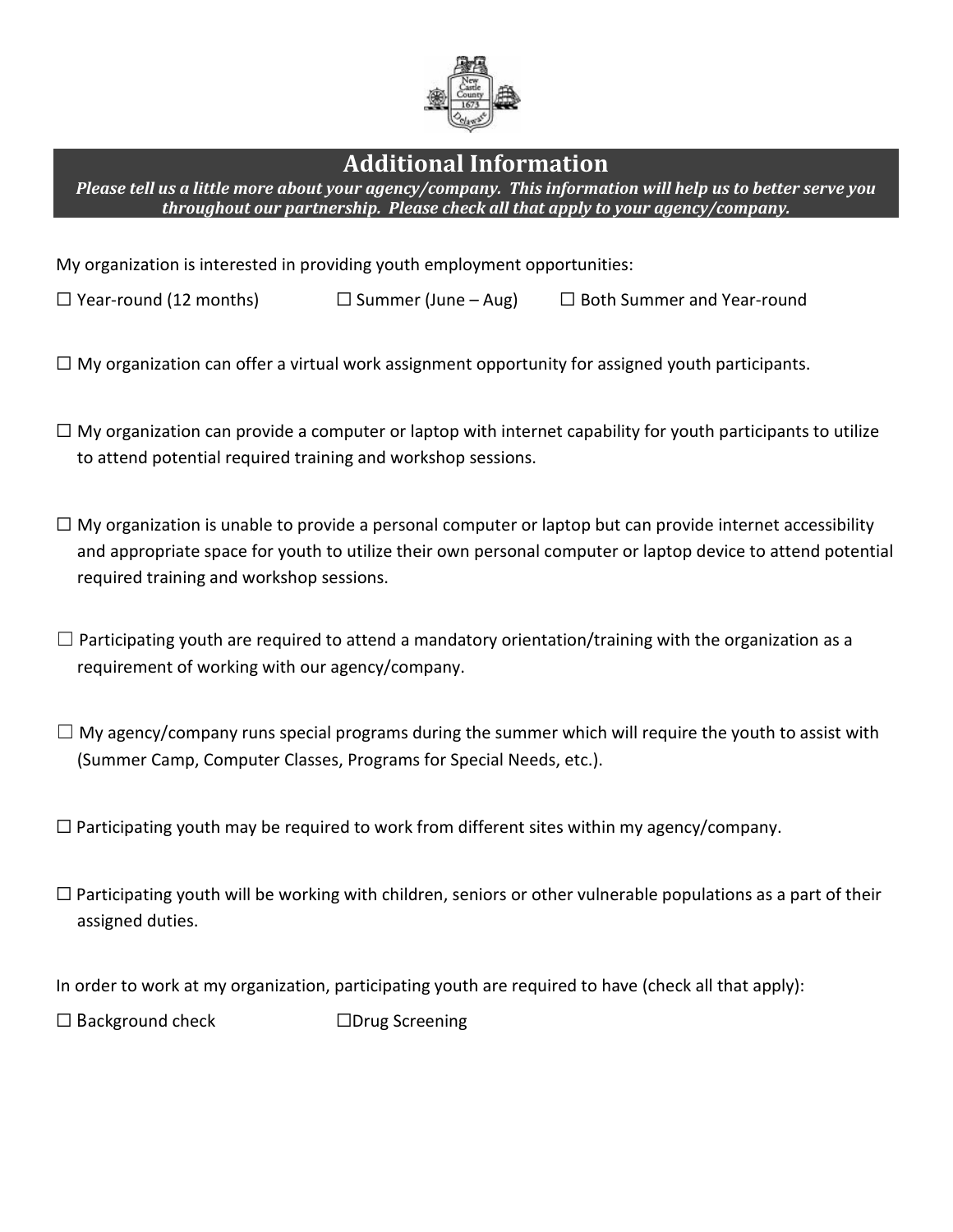

#### **Memorandum of Understanding Between New Castle County Department of Community Services and Youth Workforce Development Program Worksite Partner**

This Memorandum of Understanding (MOU) establishes a partnership between the New Castle County Department of Community Services (County) and the worksite partner (partner) to administer the Youth Workforce Development Program (YWDP).

### **I. Purpose and Scope of the Youth Workforce Development Program**

New Castle County and its partners will prepare youth for participation in the labor force by providing meaningful work placements and training that will result in increased employment and earnings, increased educational and occupational skills credentials, and decreased welfare dependency, thereby improving the quality of the workforce and enhancing its productivity and competitiveness.

The Target Population for the Youth Workforce Development Program will be youth meeting the following eligibility criteria:

- Is age  $14-20$
- Is a low-income individual defined by funding source requirements
- Or has been selected as a percentage of Youth Workforce Development Employees not required to meet income eligibility standards

#### **II. Responsibilities**

The partner organization will appoint a person to serve as the official contact and coordinator of all activities associated with carrying out this MOU. The partner will work directly with:

• Michael Begatto Jr. New Castle County Department of Community Services Gilliam Building 77 Read's Way New Castle, DE 19720 (302) 395-5624 [Michael.Begatto@newcastlede](mailto:Michael.begatto@newcastlede.gov).gov

• Assigned YWDP Coordinator

New Castle County will:

- Develop service strategies for each participant that identifies work readiness, employment goals, appropriate achievement objectives and appropriate services for the participant.
- Compensate youth participants at the County's minimum wage (\$12.50 as of Jan. 2022).
- Monitor and conduct on-site visits with youth and site supervisors.
- Provide supportive services during the program.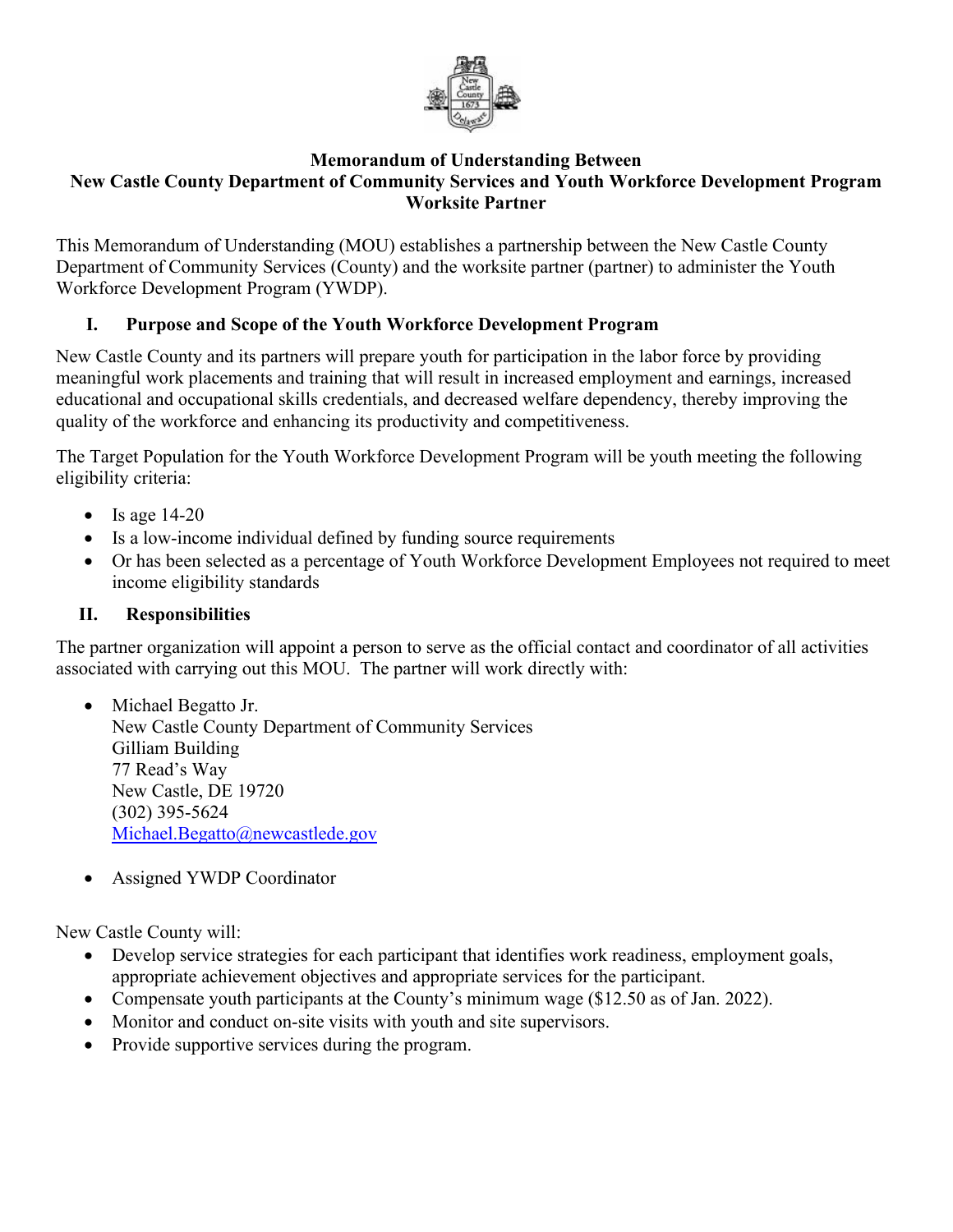

Partner organization will:

- Provide the following for each position:
	- o Job descriptions
	- o Responsibilities
	- o Performance targets
- Ensure that all direct supervisors where youth will be placed attend the employer orientation and training prior to the start of the YWDP program.
- Place youth in meaningful employment opportunities.
- Help youth acquire the personal attributes, knowledge and skills needed to obtain a job by providing mentorship within the workplace.
- Provide adequate supervision to ensure a safe and successful work experience.
- Provide leadership development opportunities which encourage responsibility and other positive social behaviors.
- Prepare and submit timely reports to the County as required, not limited to timesheets, evaluations and surveys.
- Comply with all State and Federal labor laws and standards.
- Assist with payroll documentation including proofing for accuracy, approval, maintaining copies, and submission of timesheets every **Friday by Noon.**

#### **III. Indemnification**

Partner shall defend and indemnify and hold harmless the County of New Castle, its Departments, and their respective managers, officers, employees, board members, elected or appointed officials, agents and representatives, from and against all third party allegations, claims, actions, suits, demands, damages, liabilities, obligations, losses, settlements, judgments, costs and expenses (including without limitation reasonable attorneys' fees and costs) which arise out of or, relate to (1) death or bodily injury or (2) loss of or damage to real property resulting from any negligent act or omission or willful misconduct of Partner or it directors, officers, employees, agents, stockholders, affiliates, and subcontractors.

#### **IV. Insurance**

The County is required to provide workers' compensation coverage for each Summer Youth Employee as part of the County's workers' compensation program. Partners are responsible, at their cost, for obtaining the following insurance coverage and providing proof of same to the County at least thirty (30) days before the start of the YWDP:

- **Commercial General Liability Insurance** in an amount not less than \$1,000,000 combined single limit, per occurrence, and \$2,000,000 aggregate. New Castle County should be identified as an additional insured under the policy.
- **Automobile Liability**: If vehicles or mobile equipment are used in the performance of the YWDP, automobile liability coverage in an amount not less than \$1,000,000 per occurrence for bodily injury and property damage, including owned, hired and non-owned vehicle coverage.